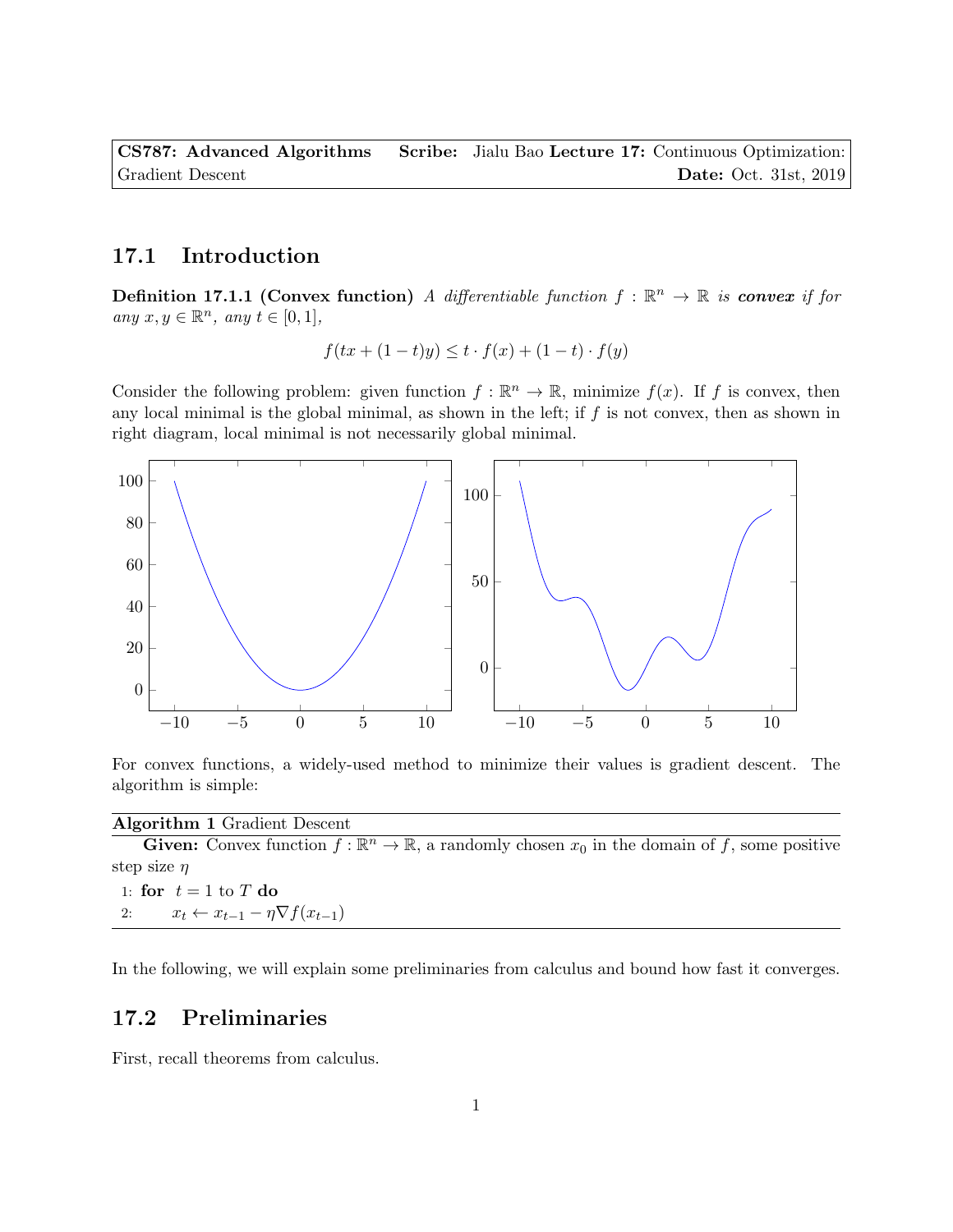Theorem 17.2.1 (Taylor's Theorem with remainder) If  $f : \mathbb{R}^n \to \mathbb{R}$  is at least twice differentiable at x, then

$$
f(y) = f(x) + \nabla f(x)^{T} (y - x) + \frac{1}{2} (y - x)^{T} \nabla^{2} f(x) (y - x) + o((y - x)^{T} (y - x))
$$

where  $\nabla f(x)$  is the gradient of  $f(x)$ , and  $\nabla^2 f(x)$  is the Hessian matrix, i.e.,

$$
\nabla f(x) = \begin{bmatrix} \frac{\partial f}{\partial x_1}(x) \\ \vdots \\ \frac{\partial f}{\partial x_N}(x) \end{bmatrix} \qquad \nabla^2 f(x) = \begin{bmatrix} \frac{\partial^2 f}{\partial x_1^2}(x) & \dots & \frac{\partial^2 f}{\partial x_1 \partial x_n}(x) \\ \vdots & \vdots & \vdots \\ \frac{\partial^2 f}{\partial x_n \partial x_1}(x) & \dots & \frac{\partial^2 f}{\partial x_n \partial x_n}(x) \end{bmatrix}
$$

Denote  $f(y)-f(x)-\nabla f(x)(y-x)-\frac{1}{2}\nabla^2 f(x)(y-x)^2$  as R. By the theorem, R is in  $o((y-x)^T(y-x)),$ i.e.

$$
\lim_{y \to x} \frac{R}{(y - x)^2} = 0
$$

This implies that R is also  $O((y-x)^T(y-x))$ .

**Theorem 17.2.2 (Lagrange remainder)** For  $f : \mathbb{R}^n \to \mathbb{R}$  that is at least twice differentiable at x, then there exists  $x' \in [x, y]$  such that

$$
f(y) = f(x) + \nabla f(x)^{T} (y - x) + \frac{1}{2} (y - x)^{T} \nabla^{2} f(x') (y - x)
$$

**Proof:** For simplicity, we only prove it for univariate function f. Let  $F(\alpha) := f(\alpha) + f'(\alpha)(y - \alpha)$ . Then  $F(y) = f(y)$ ,  $F(x) = f(x) + f'(x)(y - x)$ .

Recall the generalized mean value theorem that, for any  $F, G$  continuous on [a, b], differentiable on  $(a, b)$ , and  $G'(x) \neq 0$  for any  $x \in (a, b)$ , there exists  $c \in (a, b)$  such that

$$
\frac{F(b) - F(a)}{G(b) - G(a)} = \frac{F'(c)}{G'(c)}
$$

Substitute in F defined above and  $G(\alpha) := (y - \alpha)^2$  on interval between  $x, y$ ,

$$
F(y) - F(x) = \frac{F'(c)}{G'(c)} \cdot (G(y) - G(x))
$$
  
= 
$$
\frac{f''(c)(y - c)}{-2(y - c)} \cdot (0 - (y - x)^2)
$$
  
= 
$$
\frac{1}{2}f''(c)(x - y)^2
$$

Thus,

$$
f(y) = F(y) = F(x) + \frac{1}{2}f''(c)(x - y)^2
$$
  
=  $f(x) + f'(x)(y - x) + \frac{1}{2}f''(c)(x - y)^2$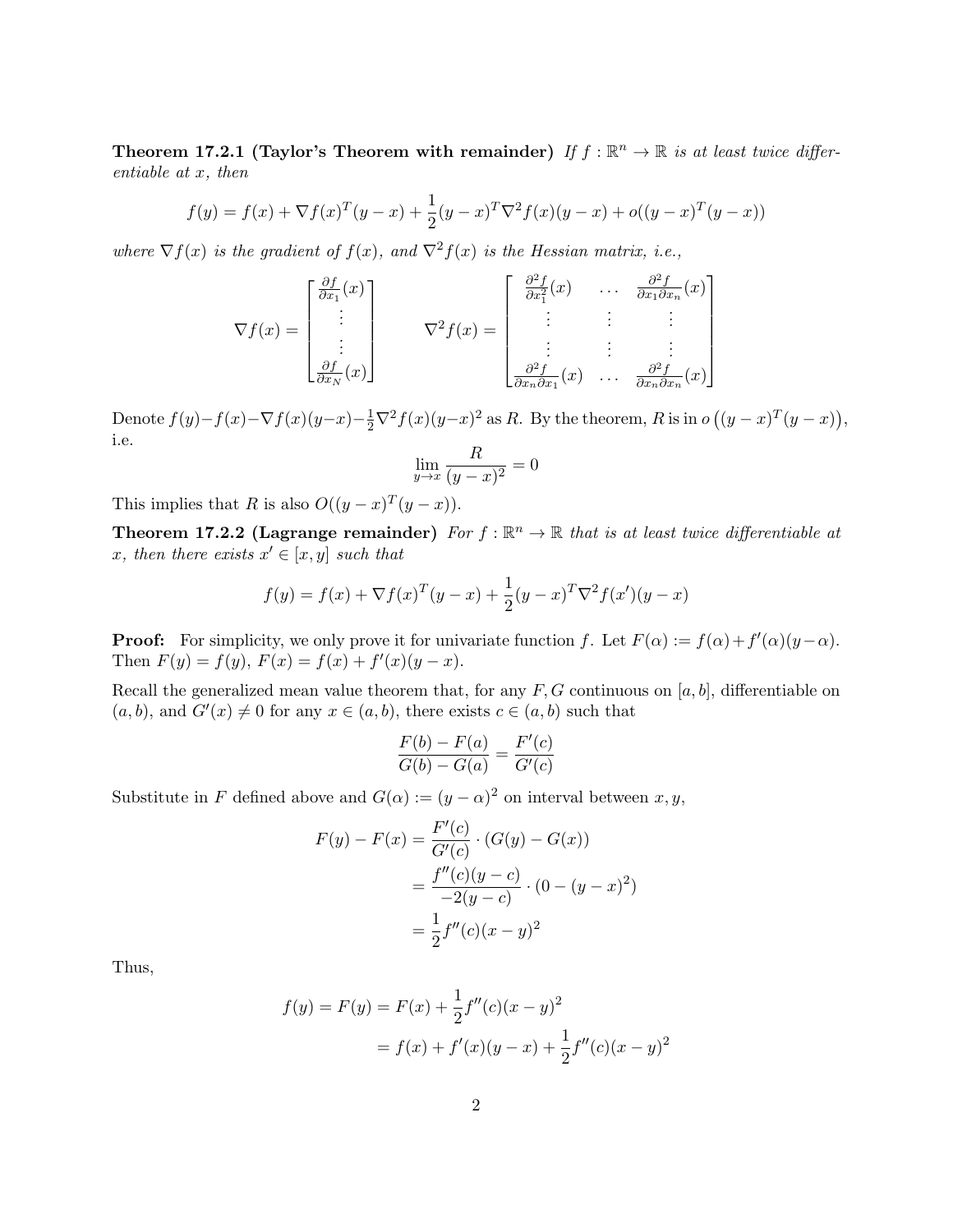When f is convex, Hessian matrix  $\nabla^2 f(x)$  is positive-semi-definite, so  $(y-x)^T \nabla^2 f(x) (y-x) \geq 0$ , which together with Lagrange remainder theorem implies that

$$
f(y) \ge f(x) + \nabla f(x)^T (y - x)
$$

So if  $x_t = x_{t-1} - \eta \nabla f(x_{t-1}),$ 

$$
f(x_{t-1}) \ge f(x_t) + \nabla f(x_t)^T \cdot \eta \cdot \nabla f(x_{t-1})
$$
  
\n
$$
\implies f(x_t) \le f(x_{t-1}) - \nabla f(x_t)^T \cdot \eta \cdot \nabla f(x_{t-1})
$$

For convex function f and  $x_t, x_{t-1}$  that are not minimal,  $f(x_t), f(x_{t-1})$  are positive, so  $f(x_t)$  in gradient descent will decrease strictly monotonically until it reaches the global minimal. However, this doesn't give us any guarantee of how fast the gradient descent converges.

### 17.3 Convergence of gradient descent

Notation:  $|| \cdot ||$  are all L-2 norms.

#### 17.3.1 Assumptions

Besides  $f$  is convex, we in addition assume that  $f$  is

1. β-smoothness, i.e., the eigenvalues of  $\nabla^2 f(x)$  is at most β. Equivalently, for any x, y in the domain,

$$
||\nabla f(y) - \nabla f(x)|| \le \beta ||y - x||
$$

2. α-strongly convex, i.e., the eigenvalues of  $\nabla^2 f(x)$  is at least  $\alpha$ . Equivalently, for any  $x, y$  in the domain,

$$
f(y) \ge f(x) + \nabla f(x)^T (y - x) + \frac{\alpha}{2} \cdot ||y - x||^2
$$

#### 17.3.2 Bounding the convergence

<span id="page-2-0"></span>Theorem 17.3.1 If  $\eta \leq \frac{1}{\beta}$  $\frac{1}{\beta}$  we have that

$$
||x_t - x^*||^2 \le (1 - \frac{\eta \cdot \alpha}{2})^t \cdot ||x_0 - x^*||^2,
$$

*i.e.*,  $x_t$  converges to the minimum  $x^*$  quickly. In addition

$$
f(x_t) - f(x^*) \le \beta (1 - \frac{\eta \cdot \alpha}{2})^t \cdot ||x_0 - x^*||^2
$$

*i.e.*, the distance between  $f(x^t)$  and  $f(x^*)$  drops exponentially.

<span id="page-2-1"></span>This shows that the gap between  $f(x^*)$  and  $f(x_t)$  in gradient descent decreases exponentially, and thus indicating gradient descent converges very fast. To prove the theorem, we first use the following lemma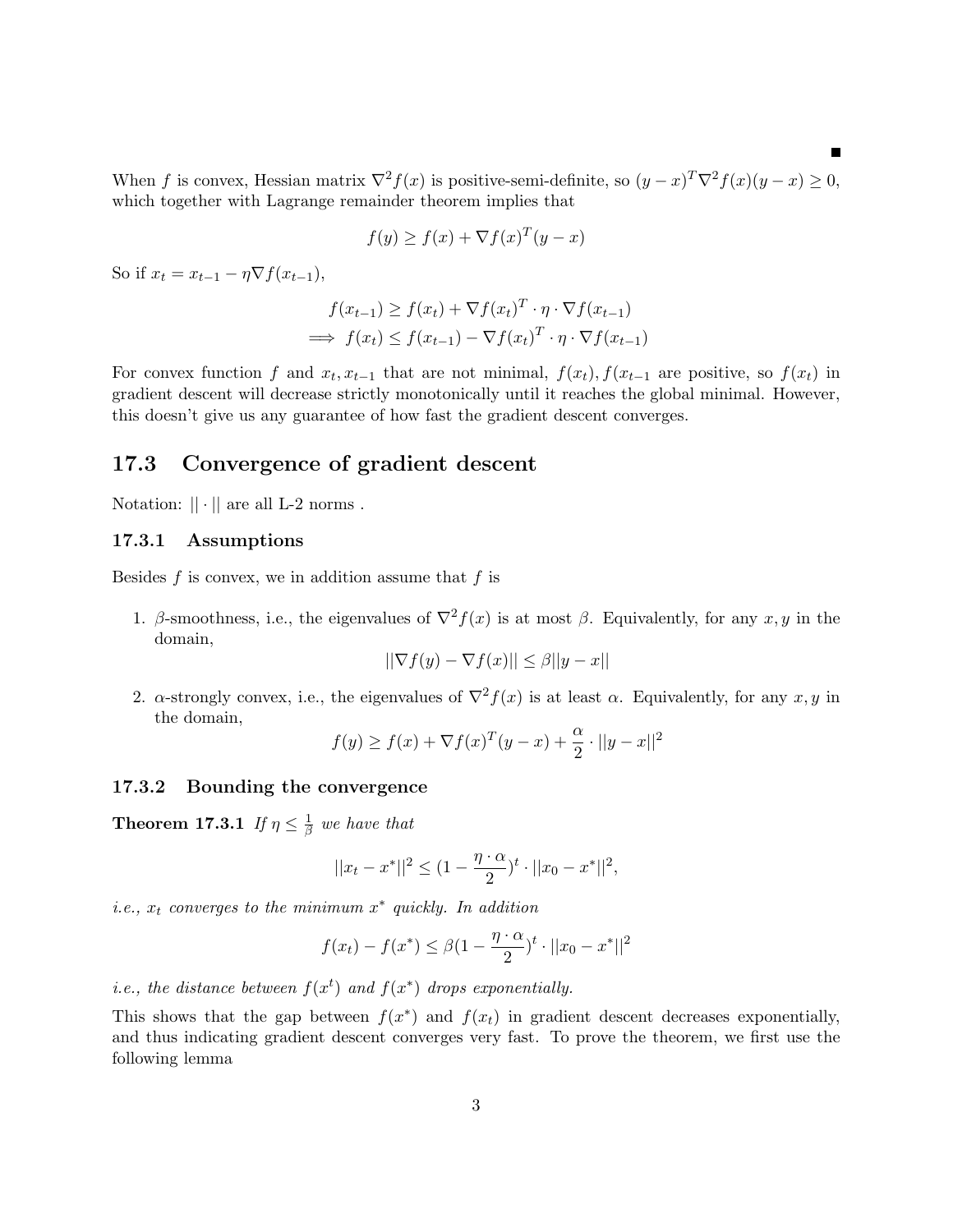**Lemma 17.3.2** If f is  $\beta$ -smooth and  $\alpha$ -strongly convex, then

$$
\nabla f(x_t)^T (x_t - x^*) \ge \frac{\alpha}{4} ||x_t - x^*||^2 + \frac{1}{2\beta} ||\nabla f(x_t)||^2
$$

**Proof:** We first prove the theorem [17.3.2](#page-2-0) assuming the lemma [17.3.2.](#page-2-1) First, since  $x_t := x_{t-1} +$  $\eta \nabla f(x_{t-1}),$ 

$$
||x_t - x^*||^2 = ||x_{t-1} - x^* - \eta \nabla f(x_{t-1})||^2
$$
  
= 
$$
||x_{t-1} - x^*||^2 + \eta^2 \cdot ||\nabla f(x_{t-1})||^2 - 2\eta \nabla f(x_{t-1})^T (x_{t-1} - x^*)
$$

By the lemma above, this is at most

$$
||x_{t-1} - x^*||^2 + \eta^2 \cdot ||\nabla f(x_{t-1})||^2 - 2\eta \left(\frac{\alpha}{4}||x_t - x^*||^2 + \frac{1}{2\beta}||\nabla f(x_t)||^2\right)
$$
  
= 
$$
(1 - \frac{\alpha \cdot \eta}{2})||x_{t-1} - x^*||^2 + (\eta^2 - 2\eta \cdot \frac{1}{2\beta})||\nabla f(x_t)||^2
$$

Recall that we assumed  $\eta \leq \frac{1}{\beta}$  $\frac{1}{\beta}$ , so  $0 \leq \eta^2 \leq \eta \cdot \frac{1}{\beta}$  $\frac{1}{\beta}$ , and  $\eta^2 - 2\eta \cdot \frac{1}{2\beta} \leq 0$ . So it follows that

$$
||x_t - x^*||^2 \le (1 - \frac{\alpha \cdot \eta}{2})||x_{t-1} - x^*||^2 + (\eta^2 - 2\eta \cdot \frac{1}{2\beta})||\nabla f(x_t)||^2
$$
  
 
$$
\le (1 - \frac{\alpha \cdot \eta}{2})||x_{t-1} - x^*||^2
$$
 (17.3.1)

For the convergence of function output, theorem 17.2.2 implies that

$$
f(x^*) \ge f(x_t) + \nabla f(x_t)^T (x_t - x^*)
$$
  
\n
$$
\implies f(x_t) - f(x^*) \le \nabla f(x_t)^T (x_t - x)
$$

Since  $x^*$  is a local minimal,  $\nabla f(x^*)^T = \vec{0}$ , so the inequality above can be rewritten as

$$
f(x_t) - f(x^*) \leq \left(\nabla (f(x_t)^T - \nabla f(x^*)^T)\right)(x_t - x)
$$

By  $β$ -smoothness,

$$
||f(x_t)^T - \nabla f(x^*)^T|| \le \beta ||x^t - x*||
$$

so combined,

$$
f(x_t) - f(x^*) \le ||(\nabla (f(x_t)^T - \nabla f(x^*)^T)(x_t - x)|| \le \beta ||x_t - x^*||^2
$$
\n(17.3.2)

<span id="page-3-1"></span><span id="page-3-0"></span>П

Thus, we have the theorem from inequalities [17.3.1](#page-3-0) and [17.3.2.](#page-3-1)

Now we prove the [17.3.2.](#page-2-1) **Proof:** Note that if we can prove both of the followings, then the lemma follows from adding up two inequalities and divide by two

1.  $\nabla f(x_t)(x_t - x^*) \geq \frac{\alpha}{2}$  $\frac{\alpha}{2}||x_t - x^*||^2$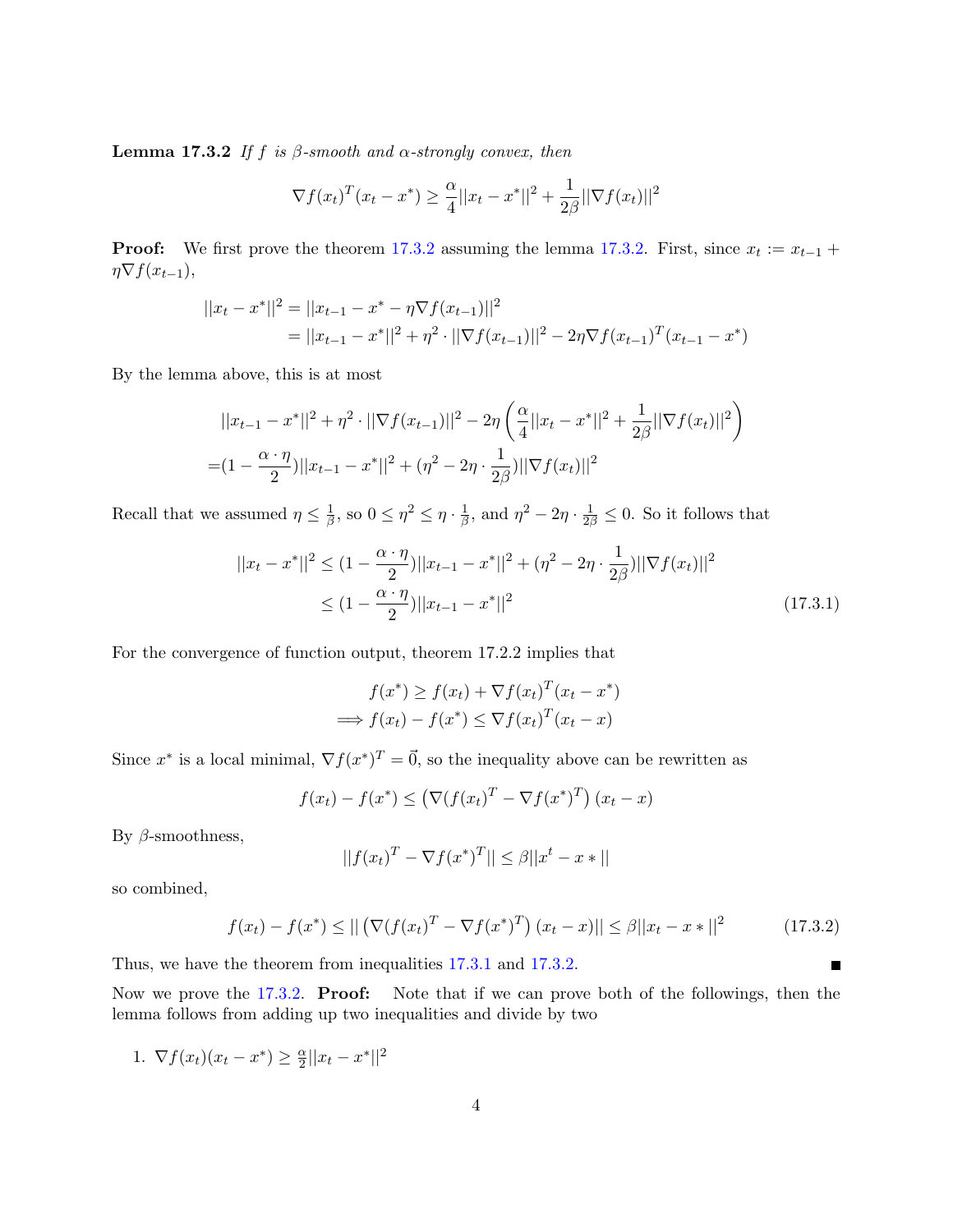2. 
$$
\nabla f(x_t)(x_t - x^*) \geq \frac{1}{\beta} ||\nabla f(x_t)||^2
$$

To prove (1), we use  $\alpha$ -strong convex,

$$
f(x^*) \ge f(x_t) + \nabla f(x_t)^T (x^* - x_t) + \frac{\alpha}{2} \cdot ||x^* - x_t||^2
$$
  
\n
$$
\implies \nabla f(x_t)^T (x_t - x^*) \ge \frac{\alpha}{2} \cdot ||x^* - x_t||^2 + f(x_t) - f(x^*)
$$

Since f achieves the local minimal at  $x^*$ ,  $f(x_t) - f(x^*) \geq 0$  for any  $x_t$ , so it follows that

$$
\nabla f(x_t)^T (x_t - x^*) \ge \frac{\alpha}{2} \cdot ||x^* - x_t||
$$

To prove (2), we recall that by Lagrange Remainder theorem, there exists some  $x'$  between  $x_t, x^*$ such that,

$$
\nabla f(x_t) = \nabla f(x^*) + \nabla^2 f(x')(x_t - x^*)
$$

 $\nabla f(x^*) = 0$  as  $x^*$  is the global minimal, and it follows that

$$
\nabla f(x_t) = 0 + \nabla^2 f(x')(x_t - x^*)
$$
  
\n
$$
\implies \nabla^2 f(x')^{-1} \cdot \nabla f(x_t) = x_t - x^*
$$
  
\n
$$
\implies \nabla f(x_t)^T \cdot \nabla^2 f(x')^{-1} \cdot \nabla f(x_t) = \nabla f(x_t)^T \cdot (x_t - x^*)
$$
  
\n
$$
\implies \nabla f(x_t)^T \cdot (x_t - x^*) = \nabla f(x_t)^T \cdot \nabla^2 f(x')^{-1} \cdot \nabla f(x_t)
$$
  
\n
$$
\ge \text{min eigenvalue of } \nabla^2 f(x')^{-1} \cdot ||\nabla f(x_t)||^2
$$

The last inequality follows from the fact that for any symmetric matrix  $M$ , the minimum eigenvalue

$$
\lambda_{min} = \min_{x \neq 0} \frac{x^T A x}{x^T x},
$$

which follows from Courant-Fischer theorem

Also, for any square non-singular matrix  $M$ , the inverse of any eigenvalue of  $M$  is an eigenvalue of  $M^{-1}$ . Hessian matrix is symmetric and positive semi-definite, so all of its eigenvalues are nonnegative real numbers. Thus, the minimal eigenvalue of  $\nabla^2 f(x')^{-1}$  is the inverse of the max eigenvalue of the  $\nabla^2 f(x')$ , and

min eigenvalue of 
$$
\nabla^2 f(x')^{-1} = \frac{1}{\max_{x \in \text{genvalue of } \nabla^2 f(x')}
$$

Combined with the inequality above, we have

$$
\nabla f(x_t)^T \cdot (x_t - x^*) \ge \frac{1}{\max \text{ eigenvalue of } \nabla^2 f(x')} \cdot ||\nabla f(x_t)||^2
$$

By  $\beta$ -smoothness, max eigenvalue of  $\nabla^2 f(x') \leq \beta$ , so

$$
\nabla f(x_t)^T \cdot (x_t - x^*) \ge \frac{1}{\beta} \cdot ||\nabla f(x_t)||^2
$$